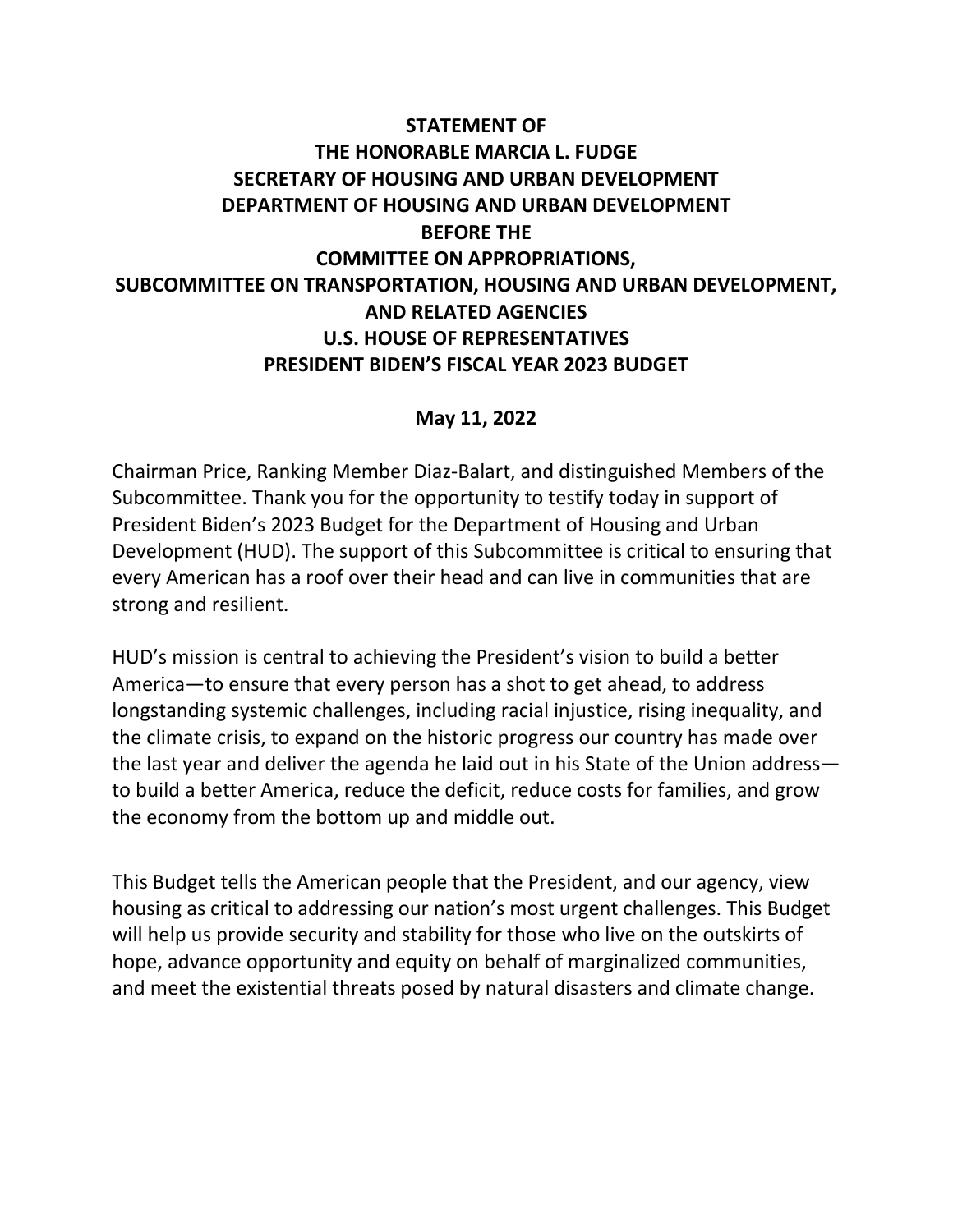### **President Biden's 2023 Budget**

The 2023 President's Budget requests \$71.9 billion for HUD, approximately \$11.6 billion more than the 2022 annualized continuing resolution (CR) level. The Budget outlines an ambitious agenda to address challenges our nation faces, from climate change and housing discrimination to housing shortages and homelessness.

The Budget makes critical investments in the American people that will help lay a stronger foundation for shared growth and prosperity for generations to come. For HUD and those it serves, the Budget provides:

- \$32.1 billion for the Housing Choice Voucher Program;
- \$3.6 billion to provide housing and services to individuals and families experiencing homelessness;
- \$1.1 billion in targeted climate resilience and energy efficiency improvements in public housing, tribal housing, and other assisted housing;
- \$400 million to remove dangerous health hazards from homes, including mitigating threats from fire, lead, carbon monoxide, and radon;
- \$86 million for Fair Housing programs to redress discriminatory housing practices; and
- \$2.2 billion for Management and Administration expenses.

The President's 2023 Budget supports authorizing the Community Development Block Grant-Disaster Recovery (CDBG-DR) program in line with the four guiding principles outlined in the Budget. For more than twenty years, the Congress has appropriated emergency supplemental funds to HUD in response to major disasters to address the long-term disaster recovery needs of States, territories, local governments, and Tribes. Authorization would improve the transparency and predictability of CDBG-DR funds for impacted communities.

At HUD, we understand that our homes represent more than four walls and a roof. A good home can serve as a platform for economic opportunity, good health, and strong families. How can a person hold down a job or take care of their health or children if they do not have a bed, shower, or stove?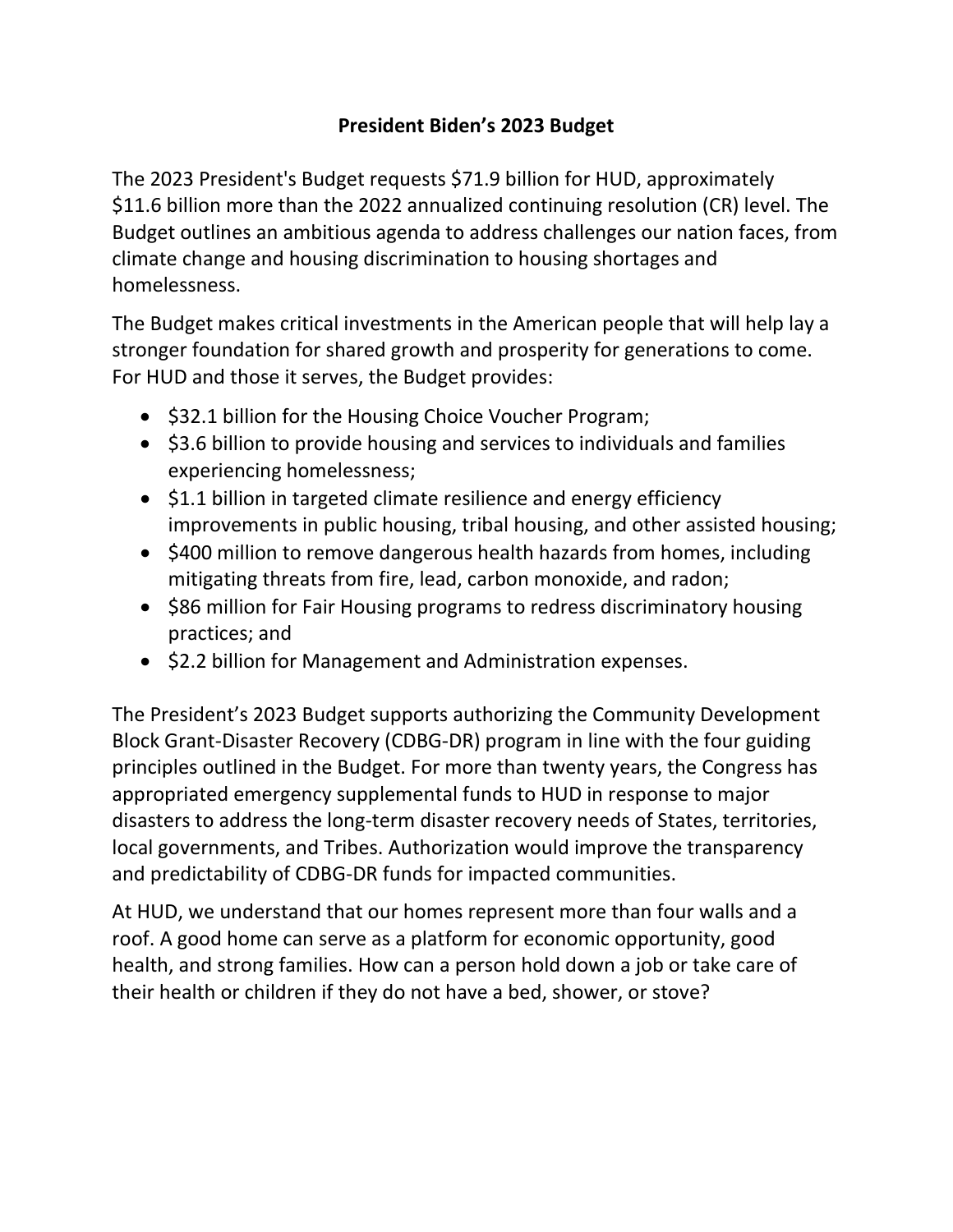To further HUD's mission through this Budget, I have outlined five priorities:

- Support Underserved Communities and Equitable Community Development
- Increase Supply and Availability of Accessible, Affordable Housing
- Promote Homeownership Opportunities and Wealth-Building
- Advance Sustainable Communities, Climate Resilience, and Environmental Justice
- Strengthen HUD's Internal Capacity to Deliver Its Mission

#### **Support Underserved Communities and Equitable Community Development**

The Budget fortifies support for underserved communities and supports equitable community development for all people. To quickly house more people experiencing housing insecurity, the Budget provides \$32.1 billion for the Housing Choice Voucher Program, which accommodates 200,000 new vouchers, giving individuals and families across the country the opportunity to move off incredibly long waitlists and into safe, decent housing. In addition, families will be supported by the proposed \$491 million in mobility services that will help them move to affordable homes in neighborhoods with greater opportunities.

The Budget provides \$8.8 billion for the Public Housing Fund, which provides grants to Public Housing Authorities to operate, maintain, and make capital improvements for the approximately 1.7 million residents of public housing. The Budget also addresses the nation's homelessness crisis, providing \$3.576 billion, an increase of \$576 million, for Homeless Assistance Grants. Additionally, the Budget provides \$3.8 billion for the Community Development Block Grant (CDBG) Program, including \$195 million in targeted resources to remove barriers and revitalize 100 of the most historically underserved neighborhoods in the United States, and \$86 million for fair housing programs for targeted and coordinated enforcement, education, and outreach.

## **Increase Supply of and Access to Affordable Housing**

In 1970, this nation had a surplus of 300,000 affordable housing units. Today, there's a shortage of millions of units. For every 100 extremely low-income renters, there are only 37 rentals available. The Budget works to ensure that housing demand will be matched by adequate production of new homes and equitable access to housing opportunities for all people. Additionally, the Budget provides \$2 billion for the HOME Investment Partnerships (HOME) Program,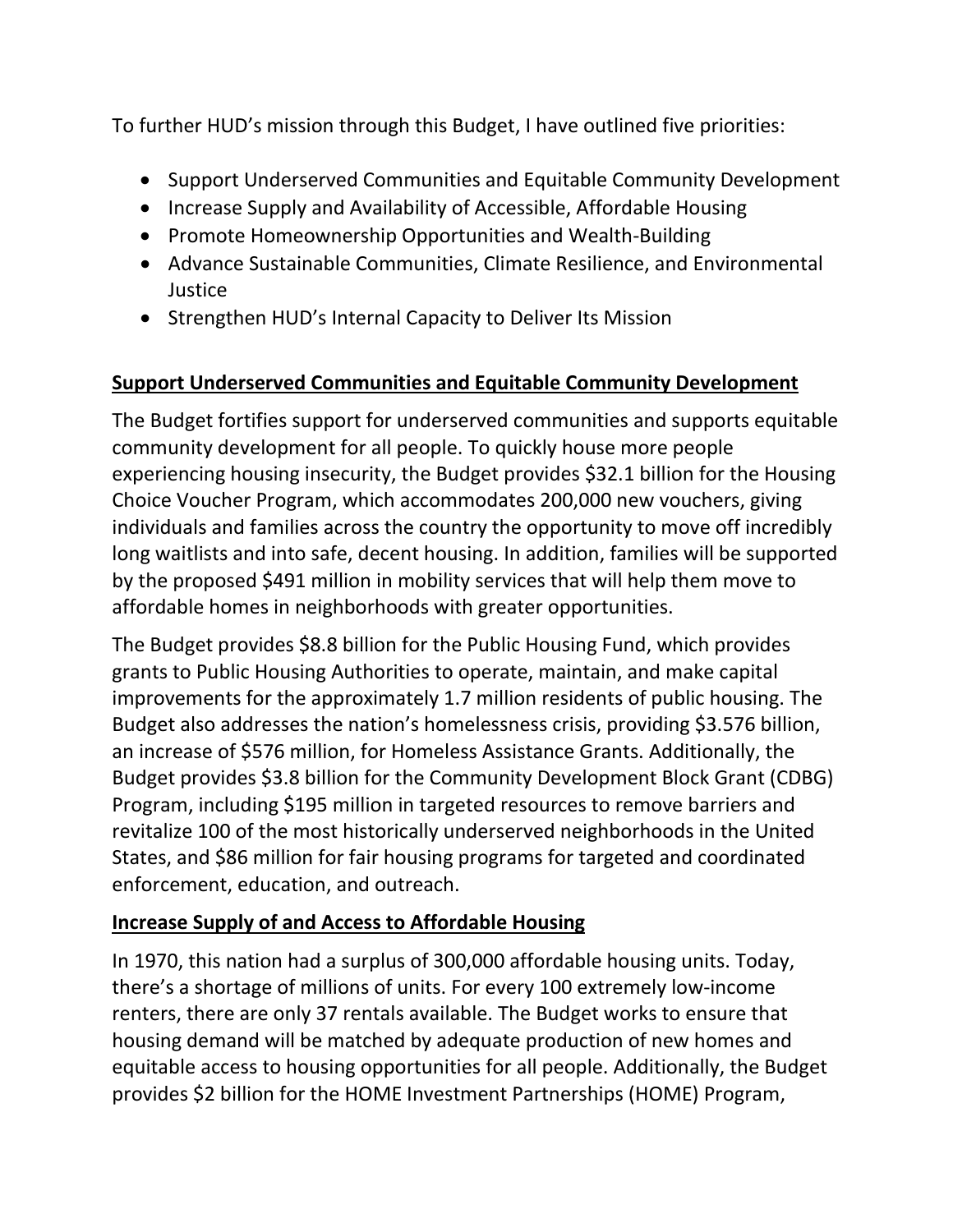which has long served as an anchor of the nation's affordable housing system. The Budget proposes \$15 billion to fully fund renewals and amendments in Project-Based Rental Assistance, Housing for Persons with Disabilities, and Housing for the Elderly Programs, along with \$180 million for new development of approximately 2,000 new units of Section 202 Housing for the Elderly and Section 811 Housing for People with Disabilities. The Budget proposes Ginnie Mae be given authority to securitize affordable multifamily housing loans made by Housing Finance Agencies (HFAs) and insured under the Federal Housing Administration's (FHA) Section 542(c) Risk-Sharing program. It requests \$35 billion for the Housing Supply Fund, a new mandatory program providing grants to State and local housing finance agencies and their partners to invest in strategies to increase the supply of affordable and accessible housing.

## **Promote Homeownership Opportunities and Wealth-Building**

The President's Budget promotes homeownership opportunities, equitable access to credit for home purchases and improvements, and wealth-building in underserved communities. It provides \$15 million of credit subsidy through FHA for a Home Equity Accelerator Loan (HEAL) Pilot that would test new loan products designed to lower barriers to homeownership for first-generation and/or low-wealth first-time homebuyers. Additionally, the Budget provides a new \$100 million set-aside under the HOME Program for the FirstHOME Downpayment Assistance initiative that would provide funding to States and insular areas to better support sustainable homeownership for first-generation and/or low-wealth first-time homebuyers.

# **Advance Sustainable Communities, Climate Resilience, and Environmental Justice**

The Budget advances sustainable communities by strengthening climate resilience and energy efficiency, promoting environmental justice, and recognizing housing's role as essential to health. It provides \$1.1 billion in targeted climate resilience and energy efficiency improvements in public housing, Tribal housing, multifamily-assisted housing, and other assisted housing. In addition, it provides \$400 million to remove dangerous health hazards from homes, including mitigating threats from fire, lead, carbon monoxide, and radon. It provides \$250 million to help communities develop and implement locally driven comprehensive neighborhood plans to transform underserved neighborhoods. The Budget also supports Ginnie Mae's continued Environmental, Social, and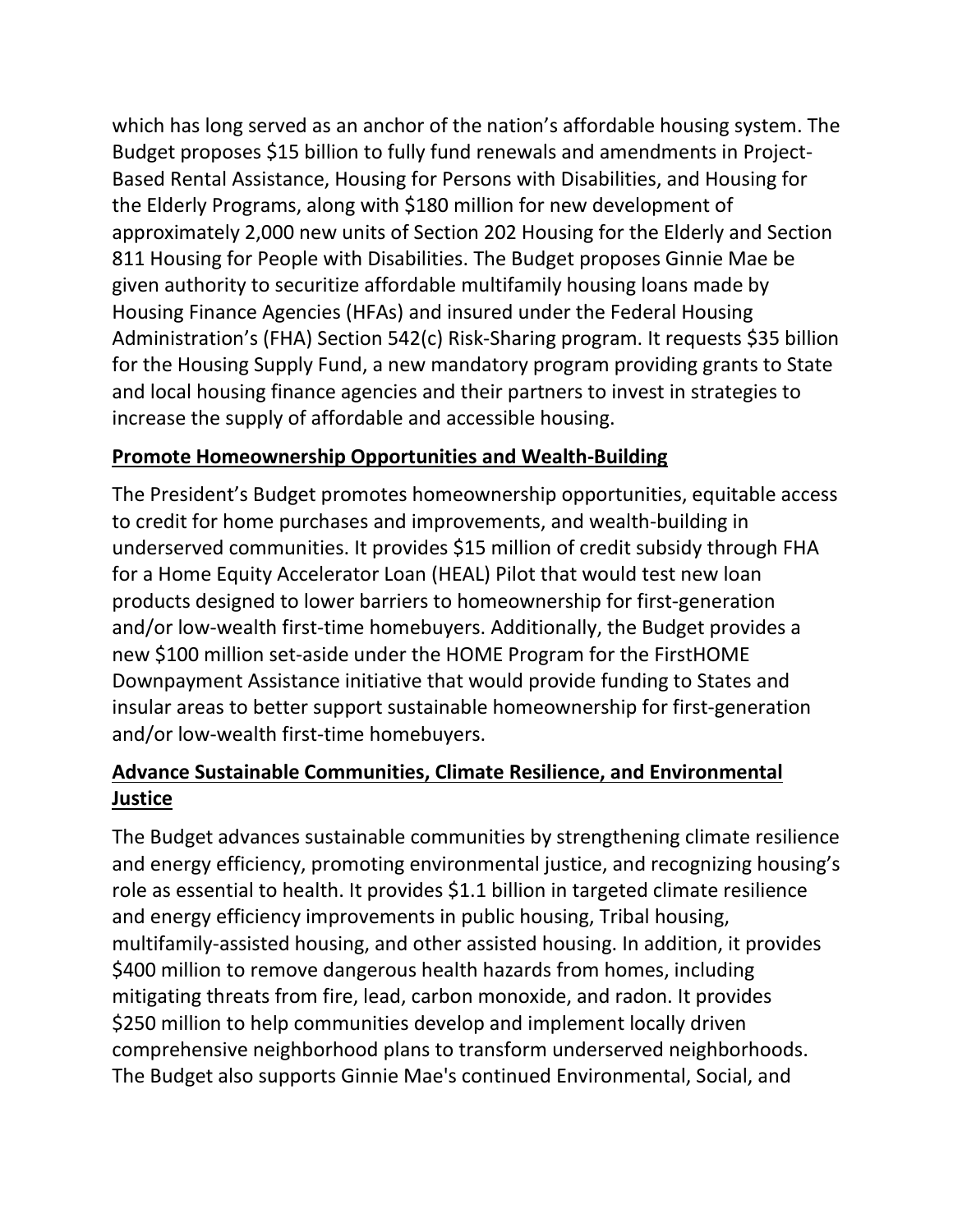Governance disclosure efforts, which are intended to drive new liquidity to more environmentally sustainable products by meeting growing investor demand.

#### **Strengthen HUD's Internal Capacity to Deliver Its Mission**

The Budget builds on HUD's efforts to restore staffing to levels that can adequately and successfully deliver HUD's services. This Administration is committed to recruiting and retaining the human capital needed to properly monitor compliance on properties, loans, grants, and public housing authorities, as well as tackling the systemic issues inside the Department that occurred over the previous two decades as the result of the steady decline in staffing. Using workforce succession strategies, the Department intends to ensure that additional staffing results in the right people allocated to the right jobs, providing the biggest impact toward achieving HUD's priorities.

The 2023 Budget requests \$1.8 billion toward salaries and expenses (S&E), \$306 million more than the annualized CR level for 2022, which, in combination with carryover of 2022 funding, will support 8,326 full-time equivalent (FTE) employees. The 2023 Budget will support staffing gains made in 2021, those projected for 2022, and additional increases in 2023. These critical resources will enable the Department to more effectively and efficiently serve households and communities across the country. The 2023 Budget funds initiatives that will improve the customer experience of HUD's programs so that program interactions are easier and more effective and efficient for HUD customers. This customer experience work directly supports the President's Management Agenda, meets mandates in the Executive Order on Transforming Federal Customer Experience and Service Delivery to Rebuild Trust in Government, and increases HUD compliance with: the 21st Century Integrated Digital Experience Act (IDEA), 2018; Plain Writing Act, 2010; Rehabilitation Act, Section 508, 1973; and Paperwork Reduction Act (PRA). Designing customer experiences intentionally, with the needs of the customer at the forefront of decision-making, can help HUD to: 1) better deliver on its mission; 2) serve greater proportions of targeted populations more effectively and equitably; 3) build trust; 4) improve customer satisfaction; and 5) lower operational costs. The Budget also proposes \$382 million for the IT Fund and includes \$12 million within the S&E topline to fund IT device expenditures through the Working Capital Fund. The Budget continues to invest in much needed modernization of HUD's IT systems, infrastructure, and cybersecurity. The Budget request fully supports our critical IT systems and applications, all of which play a vital role in enabling HUD to meet its